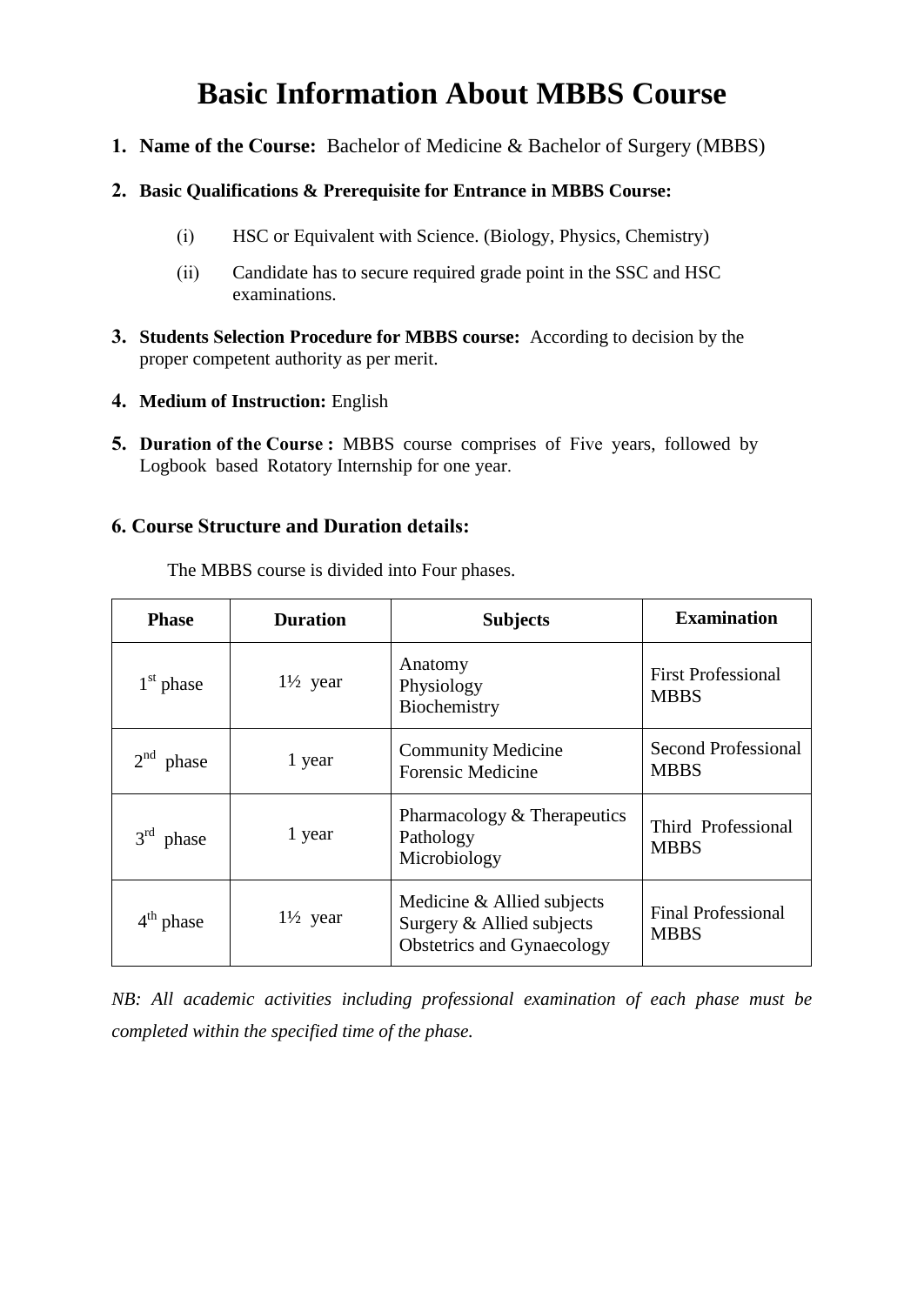## **7. Phase wise Distribution of Teaching-Learning Hours:**

|                            |                                                                                                                                                   |                 |                  | Integr-<br><b>Others</b>                                 |                  |                           | <b>Formative Exam</b>                                                                                                             | <b>Summative exam</b>     |              |              |
|----------------------------|---------------------------------------------------------------------------------------------------------------------------------------------------|-----------------|------------------|----------------------------------------------------------|------------------|---------------------------|-----------------------------------------------------------------------------------------------------------------------------------|---------------------------|--------------|--------------|
| <b>Subjects</b>            | Lecture<br>( <i>in hours</i> )                                                                                                                    | <b>Tutorial</b> | <b>Practical</b> |                                                          | ated<br>teaching | Prepara-<br>tory<br>leave | Exam<br>time                                                                                                                      | Prepara-<br>tory<br>leave | Exam<br>time | <b>Total</b> |
| Anatomy                    | 115                                                                                                                                               | 53              | 52               | Dissection<br>$+$ Card<br>exam<br>310                    | 30 <sub>h</sub>  | 35 days                   | 42 days                                                                                                                           | 30 days                   | 30 days      | 530          |
| Physiology                 | 120                                                                                                                                               | 120             | 100              |                                                          |                  |                           |                                                                                                                                   |                           |              | 340          |
| Biochemistry               | 120                                                                                                                                               | 100             | 100              |                                                          |                  |                           |                                                                                                                                   |                           |              | 320          |
| Total                      | 355                                                                                                                                               | 273             | 252              | 310                                                      |                  |                           |                                                                                                                                   |                           |              | 1190         |
|                            |                                                                                                                                                   |                 |                  | phase under supervision of Community Medicine department |                  |                           | Behavioral science, communication skill and medical ethics will be taught through five lecturers (5 hours) within 1 <sup>st</sup> |                           |              | 5            |
| 1195<br><b>Grand Total</b> |                                                                                                                                                   |                 |                  |                                                          |                  |                           |                                                                                                                                   |                           |              |              |
|                            | (Time for integrated teaching, exam. preparatory leave of formative $\&$ summative assessment<br><i>is common for all subjects of the phase</i> ) |                 |                  |                                                          |                  |                           |                                                                                                                                   |                           |              |              |

## *First Phase*

|                       | <b>Second Phase</b>                                                                                                   |                 |                                                                                                                                                                           |                               |                           |              |                           |              |                          |  |  |
|-----------------------|-----------------------------------------------------------------------------------------------------------------------|-----------------|---------------------------------------------------------------------------------------------------------------------------------------------------------------------------|-------------------------------|---------------------------|--------------|---------------------------|--------------|--------------------------|--|--|
|                       |                                                                                                                       |                 | Practical/                                                                                                                                                                |                               | <b>Formative Exam</b>     |              | <b>Summative exam</b>     |              |                          |  |  |
| <b>Subjects</b>       | Lecture<br>( <i>in hours</i> )                                                                                        | <b>Tutorial</b> | <b>Demonstration</b>                                                                                                                                                      | <b>Integrated</b><br>teaching | Prepara-<br>tory<br>leave | Exam<br>time | Prepara-<br>tory<br>leave | Exam<br>time | <b>Total</b>             |  |  |
| Community<br>Medicine | 110                                                                                                                   | 160             | <b>COME</b><br>(community)<br>based medical education)<br>:30 days<br>$(10 \text{ days day visit} + 10)$<br>days RFST+ 10 days<br>study tour)-<br>30 days<br>$(10+10+10)$ | 05                            | 15<br>days                | 15 days      | 15 days                   | 20 days      | 275<br>$^{+}$<br>30 days |  |  |
| Forensic<br>Medicine  | 80                                                                                                                    | 55              | 55                                                                                                                                                                        | 0 <sub>5</sub>                |                           |              |                           |              | 195                      |  |  |
| <b>Total</b>          | 190                                                                                                                   | 215             | 55                                                                                                                                                                        | 10                            |                           |              |                           |              | 470                      |  |  |
|                       | (Time for exam. preparatory leave and formative $\&$ summative assessment<br>is common for all subjects of the phase) |                 |                                                                                                                                                                           |                               |                           |              |                           |              |                          |  |  |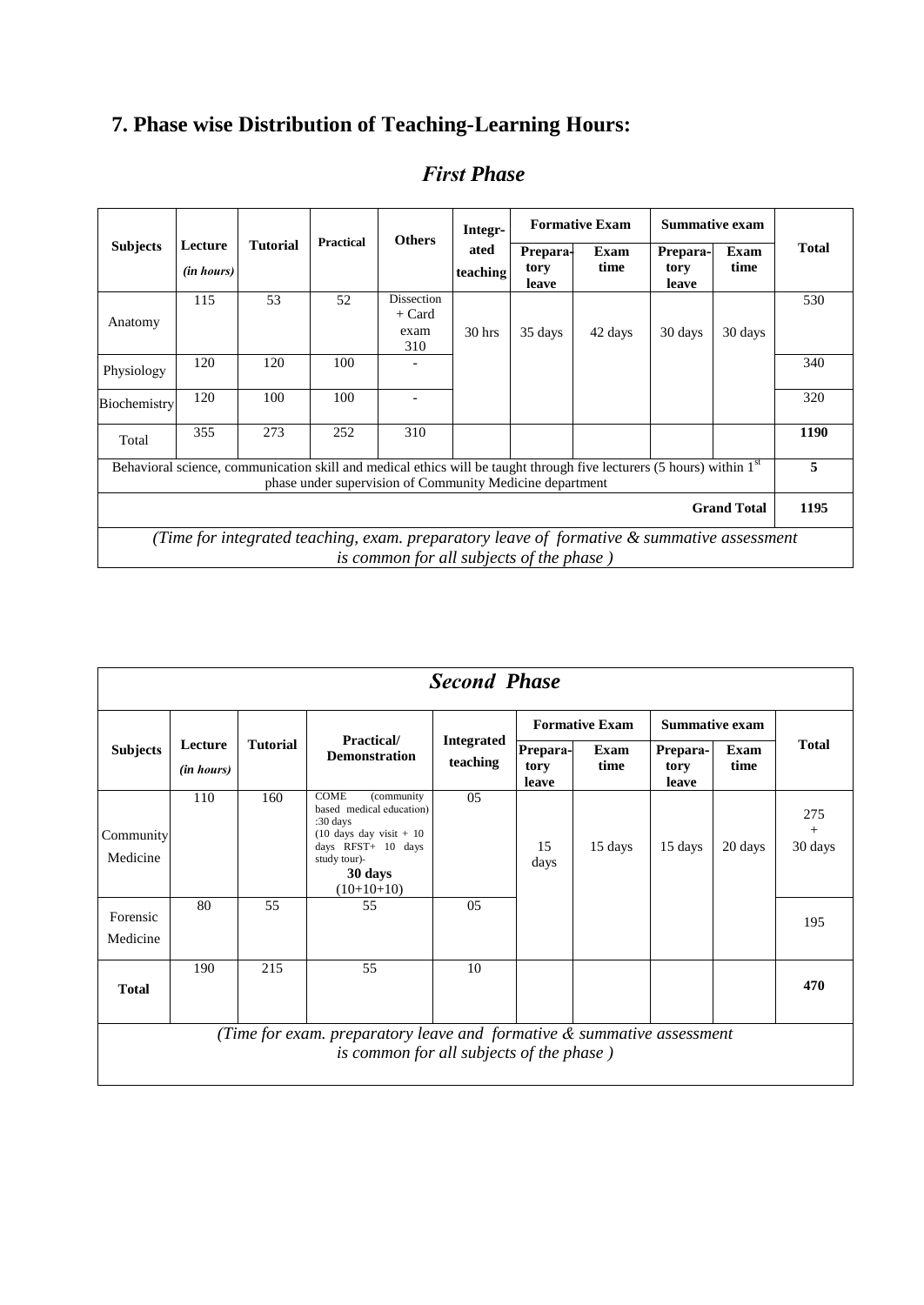| <b>Third Phase</b>               |                       |                 |                  |                                    |                          |                       |                          |              |              |  |  |
|----------------------------------|-----------------------|-----------------|------------------|------------------------------------|--------------------------|-----------------------|--------------------------|--------------|--------------|--|--|
|                                  |                       |                 |                  |                                    |                          | <b>Formative Exam</b> | <b>Summative Exam</b>    |              |              |  |  |
| <b>Subjects</b>                  | Lecture<br>(in hours) | <b>Tutorial</b> | <b>Practical</b> | <b>Others</b>                      | Prepa<br>ratory<br>leave | Exam<br>time          | Prepa<br>ratory<br>leave | Exam<br>time | <b>Total</b> |  |  |
| Parmacology<br>&<br>Therapeutics | 100                   | 30              | 50               | Clinical<br>Pharmaco<br>logy<br>20 | 10<br>days               | 15 days               | 10<br>days               | 15<br>days   | 200          |  |  |
| Pathology                        | 100                   | 100             | 28               | $\overline{a}$                     |                          |                       |                          |              | 228          |  |  |
| Microbiology                     | 100                   | 45              | 45               | $\qquad \qquad$                    |                          |                       |                          |              | 190          |  |  |
| <b>Total</b>                     | 300                   | 175             | 123              | 20                                 |                          |                       |                          |              | 618          |  |  |

*Fourth Phase* **Medicine & Allied Subjects** 

| <b>Subjects</b>                                                                                                                                                         |                          |                          | Lecture<br>( <i>in hours</i> ) |       | Tutorial classes |            | <b>Clinical</b><br>(bedside teaching),<br>Integrated<br>in weeks<br>teaching |                          | Total weeks                                                                 | <b>Block posting</b> | Formative<br>Exam       | Summative<br>exam                |                                   |
|-------------------------------------------------------------------------------------------------------------------------------------------------------------------------|--------------------------|--------------------------|--------------------------------|-------|------------------|------------|------------------------------------------------------------------------------|--------------------------|-----------------------------------------------------------------------------|----------------------|-------------------------|----------------------------------|-----------------------------------|
|                                                                                                                                                                         | 2 <sup>nd</sup><br>phase | $3^{\text{rd}}$<br>phase | 4 <sup>th</sup><br>phase       | Total |                  |            | 2 <sup>nd</sup><br>phase                                                     | $3^{\text{rd}}$<br>phase | 4 <sup>th</sup><br>phase                                                    |                      |                         | days                             | $\frac{days}{1}$                  |
| Internal<br>medicine                                                                                                                                                    | 26                       | 24                       | 110                            | 160   | 200              | 20<br>hrs. | 14                                                                           | 06                       | $12+2$ (OP<br>D)                                                            | 34                   | $\overline{4}$          | 5<br>$-15 \text{ days}$          | -30 days                          |
| Psychiatry                                                                                                                                                              | $\equiv$                 | $\overline{a}$           | 20                             | 20    | $\blacksquare$   |            | $\overline{a}$                                                               | 03                       | $\overline{\phantom{a}}$                                                    | 03                   | weeks                   |                                  |                                   |
| Dermatology                                                                                                                                                             | $\blacksquare$           |                          | 20                             | 20    |                  |            |                                                                              | 0 <sub>3</sub>           | $\overline{\phantom{0}}$                                                    | 03                   |                         |                                  |                                   |
| Pediatrics                                                                                                                                                              | 04                       | 20                       | 26                             | 50    | 25               |            | 04                                                                           | $\bar{a}$                | 06                                                                          | 10                   |                         |                                  |                                   |
| Physical<br>Medicine                                                                                                                                                    | $\overline{a}$           |                          | 0 <sub>5</sub>                 | 0.5   |                  |            |                                                                              | 02                       |                                                                             | 02                   |                         | Preparatory leave-1<br>Exam time | Preparatory leave-15<br>Exam time |
| Emergency                                                                                                                                                               | $\overline{\phantom{a}}$ |                          | $\overline{a}$                 |       |                  |            | 02                                                                           |                          |                                                                             | 02                   |                         |                                  |                                   |
| Total                                                                                                                                                                   | 30                       | 44                       | 181                            | 255   | 225              | 20<br>hrs. | 20                                                                           | 14                       | 20                                                                          | 54                   | $\overline{4}$<br>weeks |                                  |                                   |
| Grand<br><b>Total</b>                                                                                                                                                   |                          |                          | 500 hours                      |       |                  |            |                                                                              |                          | 58 weeks                                                                    |                      |                         |                                  | 75 days                           |
| Time for exam, preparatory leave, formative & summative assessment<br>is common for all subjects of the phase                                                           |                          |                          |                                |       |                  |            |                                                                              |                          |                                                                             |                      |                         |                                  |                                   |
| Preventive aspects of all diseases will be given due importance in teaching learning considering public<br>health context of the country and others parts of the world. |                          |                          |                                |       |                  |            |                                                                              |                          |                                                                             |                      |                         |                                  |                                   |
|                                                                                                                                                                         |                          |                          |                                |       |                  |            |                                                                              |                          | Related ethical issues will be discussed in all clinical teaching learning. |                      |                         |                                  |                                   |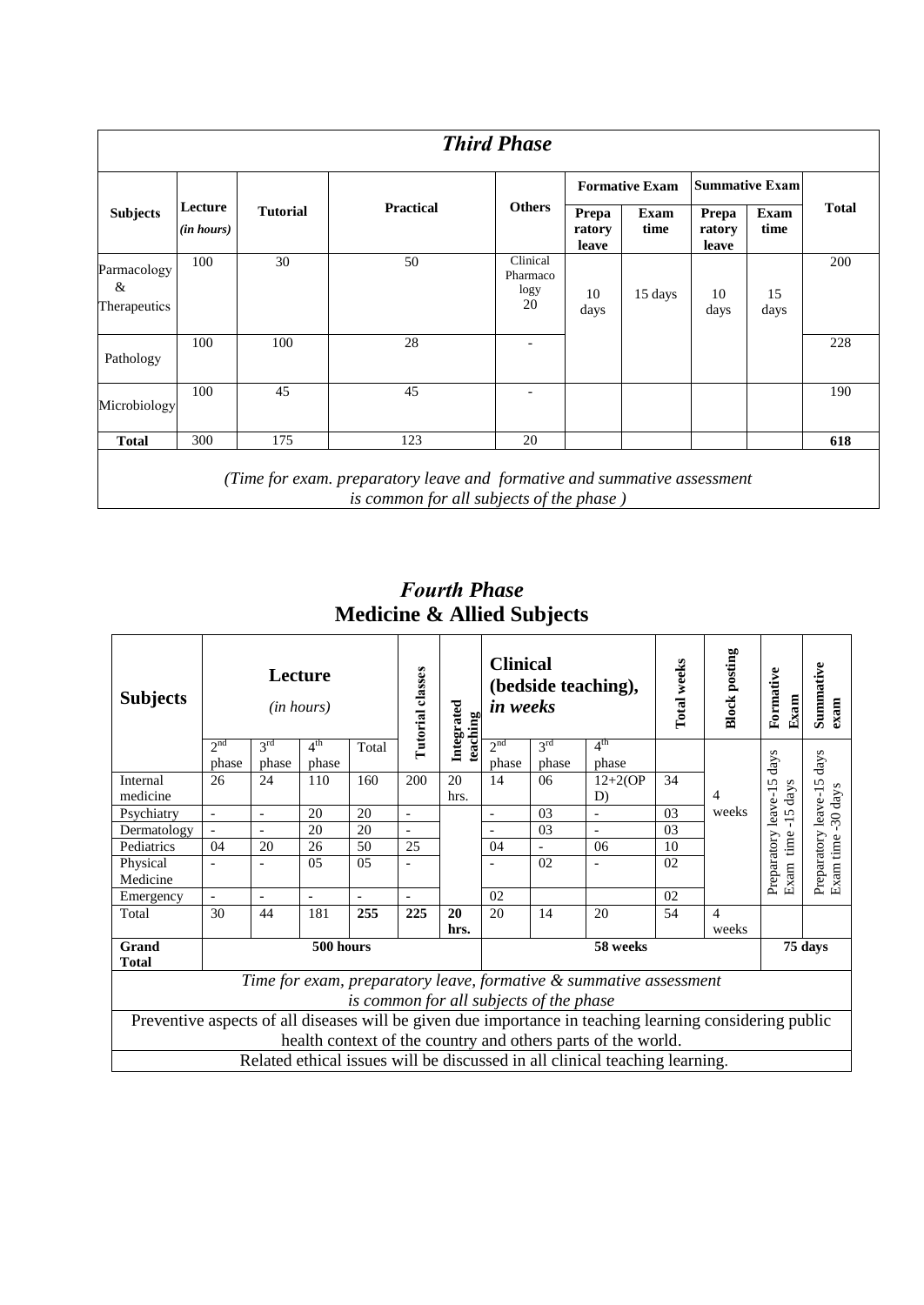|  |  |  | <b>Surgery &amp; Allied Subjects</b> |
|--|--|--|--------------------------------------|
|--|--|--|--------------------------------------|

| <b>Subjects</b>           |                                                                                                                                                                                                                                                                                               | Lecture<br>(in hours)           |                                 |                          | <b>Tutorial</b><br>Practical<br>/Demons<br>tration | <b>Integr</b><br>ated<br>teaching | <b>Clinical/Bedside</b><br>teaching (in week) |                          |                                 | <b>Total</b><br>Weeks | posting<br><b>Block</b> | Formative<br>Exam          | Summative<br>Exam          |
|---------------------------|-----------------------------------------------------------------------------------------------------------------------------------------------------------------------------------------------------------------------------------------------------------------------------------------------|---------------------------------|---------------------------------|--------------------------|----------------------------------------------------|-----------------------------------|-----------------------------------------------|--------------------------|---------------------------------|-----------------------|-------------------------|----------------------------|----------------------------|
|                           | 2 <sub>nd</sub><br>Phase                                                                                                                                                                                                                                                                      | 3 <sup>rd</sup><br><b>Phase</b> | 4 <sup>th</sup><br><b>Phase</b> | <b>Total</b>             |                                                    |                                   | 2 <sup>nd</sup><br><b>Phase</b>               | 3rd<br>Phase             | 4 <sup>th</sup><br><b>Phase</b> |                       |                         |                            |                            |
| General<br>Surgery        | 35                                                                                                                                                                                                                                                                                            | 30                              | 60                              | $\overline{125}$         |                                                    |                                   | $12 + 4$                                      |                          | 6                               | 22                    |                         |                            |                            |
| Orthopaedics              | 5                                                                                                                                                                                                                                                                                             | 10                              | 30                              | 45                       |                                                    |                                   | $\overline{\phantom{a}}$                      | $\overline{4}$           | $\overline{4}$                  | 8                     | 4 wks                   |                            |                            |
| Radiology                 | $\overline{\phantom{a}}$                                                                                                                                                                                                                                                                      | $\overline{\phantom{a}}$        | 5                               | 5                        |                                                    |                                   | $\mathbf{1}$                                  | $\overline{\phantom{a}}$ | $\overline{\phantom{a}}$        | $\mathbf{1}$          |                         |                            |                            |
| Radiotherapy              |                                                                                                                                                                                                                                                                                               | $\blacksquare$                  | 8                               | 8                        |                                                    |                                   |                                               | $\mathbf{1}$             |                                 | $\mathbf{1}$          |                         |                            |                            |
| Transfusion<br>medicine   | $\overline{a}$                                                                                                                                                                                                                                                                                | 5                               | $\overline{a}$                  | $\overline{5}$           |                                                    |                                   | $\mathbf 1$                                   | $\overline{a}$           |                                 | $\mathbf{1}$          |                         | Preparatory leave -15 days | Preparatory leave -15 days |
| Anesthesia                | $\blacksquare$                                                                                                                                                                                                                                                                                | $\overline{10}$                 | $\overline{\phantom{a}}$        | $\overline{10}$          | 200                                                | 20                                | $\mathbf{1}$                                  | $\overline{\phantom{a}}$ | $\overline{a}$                  | $\mathbf{1}$          |                         |                            |                            |
| Neurosurgery              |                                                                                                                                                                                                                                                                                               | $\overline{c}$                  | 5                               | $\overline{7}$           |                                                    |                                   |                                               | $\mathbf{1}$             |                                 | $\mathbf{1}$          |                         |                            |                            |
| Pediatric<br>Surgery      | $\overline{\phantom{a}}$                                                                                                                                                                                                                                                                      | 5                               | 10                              | 15                       |                                                    |                                   | $\overline{\phantom{a}}$                      | $\overline{\phantom{a}}$ | $\mathbf{2}$                    | $\overline{2}$        |                         | Exam time -15 days         | Exam time -30 days         |
| Urology                   | $\overline{\phantom{a}}$                                                                                                                                                                                                                                                                      | $\overline{5}$                  | $\overline{10}$                 | $\overline{15}$          |                                                    |                                   | $\overline{\phantom{a}}$                      | $\overline{\phantom{a}}$ | $\sqrt{2}$                      | $\overline{2}$        |                         |                            |                            |
| Burn & Plastic<br>Surgery | $\overline{3}$                                                                                                                                                                                                                                                                                | $\overline{a}$                  | $\overline{2}$                  | 5                        |                                                    |                                   |                                               |                          | $\mathbf{1}$                    | $\overline{1}$        |                         |                            |                            |
| Emergency<br>& Casualty   | $\overline{\phantom{a}}$                                                                                                                                                                                                                                                                      | $\overline{\phantom{a}}$        | $\overline{a}$                  | $\overline{\phantom{0}}$ |                                                    |                                   | $\frac{1}{2}$                                 | $\overline{\phantom{a}}$ | $\mathbf{1}$                    | $\mathbf{1}$          |                         |                            |                            |
| Dentistry                 | $\overline{\phantom{a}}$                                                                                                                                                                                                                                                                      | $\blacksquare$                  | $\blacksquare$                  | $\blacksquare$           |                                                    |                                   | $\,1\,$                                       | $\overline{\phantom{a}}$ | $\overline{\phantom{a}}$        | $\mathbf{1}$          |                         |                            |                            |
| Ophthalmo<br>logy         | ä,                                                                                                                                                                                                                                                                                            | 40 hrs                          |                                 | 40                       |                                                    |                                   | $\overline{a}$                                | $\overline{4}$           | $\overline{4}$                  | 8                     |                         |                            |                            |
| Otolaryngo<br>logy        | ä,                                                                                                                                                                                                                                                                                            | 40 hrs                          |                                 | 40                       |                                                    |                                   | ä,                                            | $\overline{4}$           | $\overline{4}$                  | 8                     |                         |                            |                            |
| Total                     |                                                                                                                                                                                                                                                                                               |                                 | 300 hrs                         |                          | 200                                                | 20                                | 20 wks                                        | 14 wks                   | 24 wks                          | 58wks                 | 4wks                    |                            |                            |
| <b>Grand Total</b>        |                                                                                                                                                                                                                                                                                               |                                 |                                 | 520 hours                |                                                    |                                   |                                               |                          | 62 weeks                        |                       |                         |                            | 75 days                    |
|                           |                                                                                                                                                                                                                                                                                               |                                 |                                 |                          |                                                    |                                   |                                               |                          |                                 |                       |                         |                            |                            |
|                           | (Time for exam. preparatory leave and formative $\&$ summative assessment is common for all subjects of the phase)<br>Preventive aspects of all diseases will be given due importance in teaching learning considering public health context<br>of the country and others parts of the world. |                                 |                                 |                          |                                                    |                                   |                                               |                          |                                 |                       |                         |                            |                            |
|                           |                                                                                                                                                                                                                                                                                               |                                 |                                 |                          |                                                    |                                   |                                               |                          |                                 |                       |                         |                            |                            |
|                           | Related ethical issues will be discussed in all clinical teaching learning.                                                                                                                                                                                                                   |                                 |                                 |                          |                                                    |                                   |                                               |                          |                                 |                       |                         |                            |                            |

# **Obstetrics & Gynaecology**

|                          | Lecture                                               | Tutorial /<br><b>Demonstral</b> | <b>Integrated</b><br><b>Teaching</b> | <b>Total</b><br>hours | <b>Clinical</b><br>bed side                     | <b>Block</b><br>placement                | <b>Formative Exam</b>                                                                                          |              | exam                     | <b>Summative</b> |
|--------------------------|-------------------------------------------------------|---------------------------------|--------------------------------------|-----------------------|-------------------------------------------------|------------------------------------------|----------------------------------------------------------------------------------------------------------------|--------------|--------------------------|------------------|
| $3^{\text{rd}}$<br>Phase | 4 <sup>th</sup><br>Phase                              | tion                            |                                      |                       | teaching<br>in $3^{\text{rd}}$ &<br>$4th$ phase |                                          | <b>Preparatory</b><br>leave                                                                                    | Exam<br>time | Prepa<br>ratory<br>leave | Exam<br>time     |
| 30                       | 70                                                    | 85                              | 15                                   | 200                   | 16 weeks                                        | $\overline{4}$                           | 15                                                                                                             | 15           | 15                       | 30               |
| hrs                      | hrs                                                   | hrs                             | hrs                                  | hrs                   | $(8+8)$                                         | weeks                                    | day                                                                                                            | day          | day                      | day              |
|                          |                                                       |                                 |                                      |                       |                                                 |                                          |                                                                                                                |              |                          |                  |
|                          |                                                       |                                 |                                      |                       |                                                 |                                          | (Time for exam. preparatory leave and formative $\&$ summative assessment                                      |              |                          |                  |
|                          |                                                       |                                 |                                      |                       |                                                 | is common for all subjects of the phase) |                                                                                                                |              |                          |                  |
|                          |                                                       |                                 |                                      |                       |                                                 |                                          | Preventive aspects of all diseases will be given due importance in teaching learning considering public health |              |                          |                  |
|                          | context of the country and others parts of the world. |                                 |                                      |                       |                                                 |                                          |                                                                                                                |              |                          |                  |
|                          |                                                       |                                 |                                      |                       |                                                 |                                          | Related ethical issues will be discussed in all clinical teaching learning.                                    |              |                          |                  |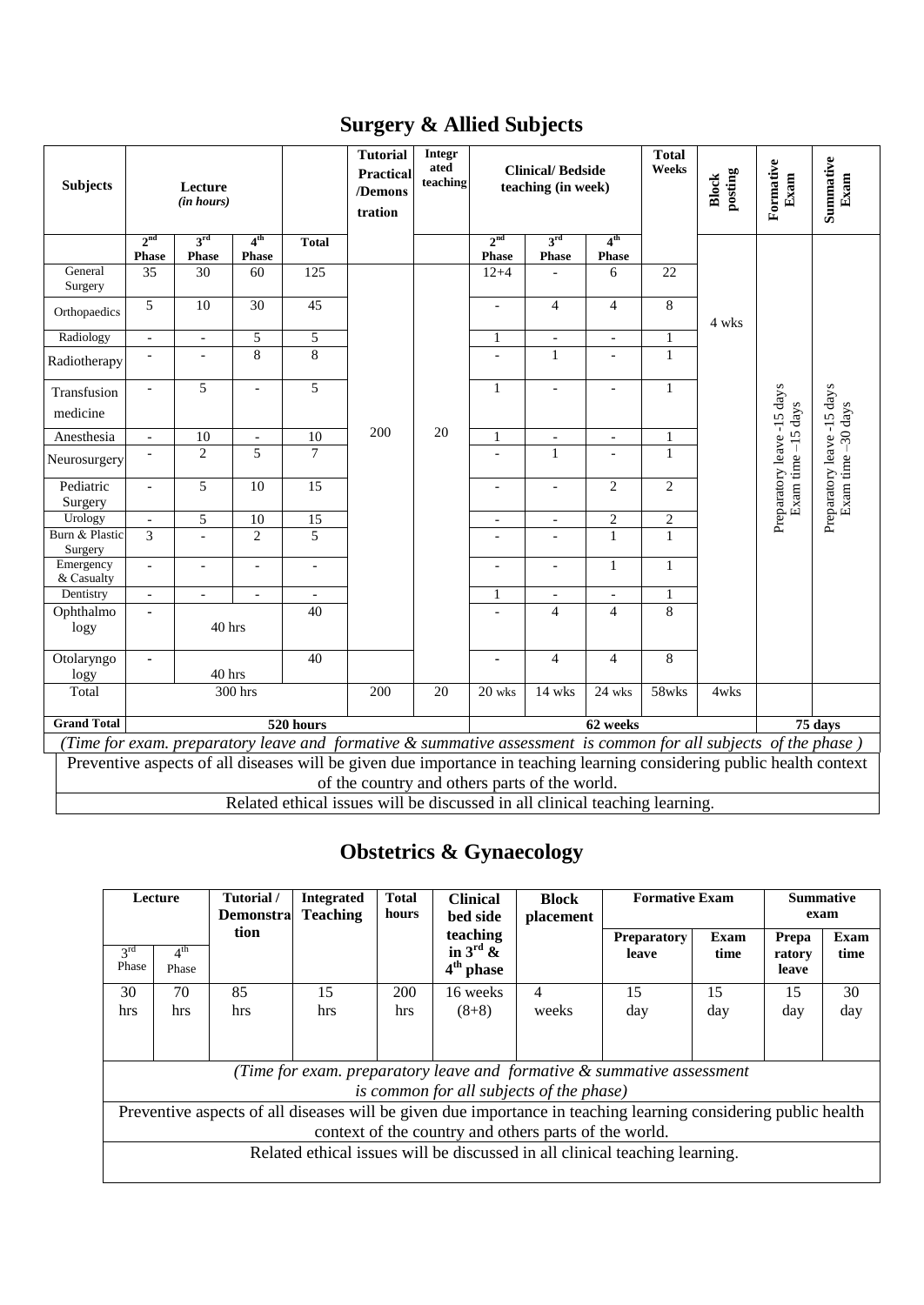## **8. Teaching & Learning methods:**

The following teaching and learning methods will be followed:

- Large Group Teaching:
	- Lecture
	- Seminar  $\bullet$

Small Group Teaching:

- Tutorial
- **Demonstration**  $\bullet$
- Students interaction  $\bullet$
- Problem Based Learning (PBL)

Practical session:

- Use of practical manual
- $\bullet$ Performing the task/ examination by the student
- Writing the practical note book

Field Placement (Community based medical education):

In small groups for performing activities by the student themselves Clinical Teaching:

- In ward, OPD, OT, POW, ED, ICU, etc.
- By concerned persons

Integrated teaching:

Encourage to learn ICT through computer lab of the college.

## **9. Assessment:**

- A. There will be in-course (card/item/term) and end-course (professional) assessment for the students in each phase (1st, 2nd, 3rd & 4th phase) of the course i.e. formative and professional examination.
- B. Formative assessment will be done through results of items, card and term ending examination & class attendance.
- C. For formative assessment, 10% marks of written examination of each paper of each subject is allocated.
- D. For MCQ of each paper, 20% marks are allocated. There will be separate answer script for MCQ part of examination. Total number of MCQ will be 20.
- E. For SAQ of each paper, 70% marks are allocated
- F. Oral part of the examination will be structured
- G. OSPE/ OSCE will be used for assessing skills/ competencies. Traditional long & short cases will be also used for clinical assessment.
- H. There will be phase final professional examination within the each academic phase.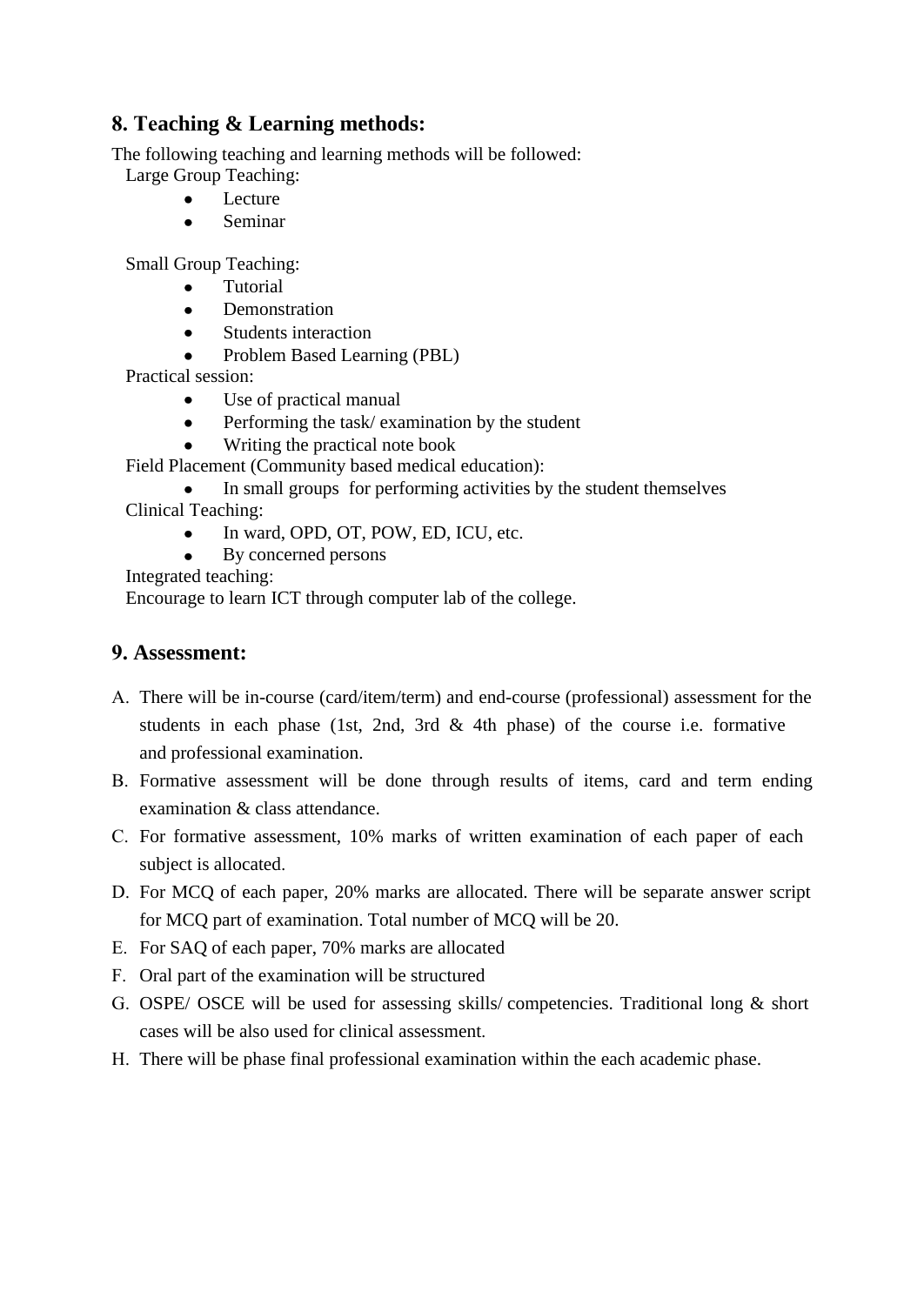#### **I. Eligibility for appearing in the professional examination:**

- $\triangleright$  Certificate from the respective head of departments regarding students obtaining at least 75% attendance in all classes (theory, practical, tutorial, residential field practice, clinical placement etc.) during the phase.
- $\triangleright$  Obtaining at least 60% marks in examinations.
- $\triangleright$  No student shall be allowed to appear in the professional examinations unless the student passes in all the subjects of the previous professional examinations.

#### **II. Pass Marks:**

Pass marks is 60%. Student shall have to pass written  $(MCQ + SAQ + \text{Formative})$ , oral, practical and clinical examination separately.

## **III. Examinations & Distribution of marks:**

| <b>Subjects</b> | Written<br><b>Exam</b> | <b>Struct</b><br>ured        | <b>Exam marks</b>   | <b>Practical</b> | <b>Formative</b><br>Exam marks | <b>Total</b><br><b>Marks</b> |
|-----------------|------------------------|------------------------------|---------------------|------------------|--------------------------------|------------------------------|
|                 | marks                  | Oral<br><b>Exam</b><br>marks | <b>Soft</b><br>part | Hard<br>part     |                                |                              |
| Anatomy         | 180                    | 150                          | 75                  | 75               | 20                             | 500                          |
| Physiology      | 180                    | 100                          |                     | 100              | 20                             | 400                          |
| Biochemistry    | 180                    | 100                          |                     | 100              | 20                             | 400                          |
| Total           |                        |                              |                     |                  |                                | 1300                         |

## **First Professional Examination**

## **Second Professional Examination**

| <b>Subjects</b>           | Written<br><b>Exam</b><br>marks | <b>Structu</b><br>red<br>Oral<br><b>Exam</b><br>marks | <b>Practical</b><br><b>Exam</b><br>marks | <b>Formative</b><br><b>Exam</b><br>marks | <b>Total</b><br><b>Marks</b> |
|---------------------------|---------------------------------|-------------------------------------------------------|------------------------------------------|------------------------------------------|------------------------------|
| <b>Community Medicine</b> | 90                              | 100                                                   | 100                                      | 10                                       | 300                          |
| <b>Forensic Medicine</b>  | 90                              | 100                                                   | 100                                      | 10                                       | 300                          |
| Total                     |                                 |                                                       |                                          |                                          | 600                          |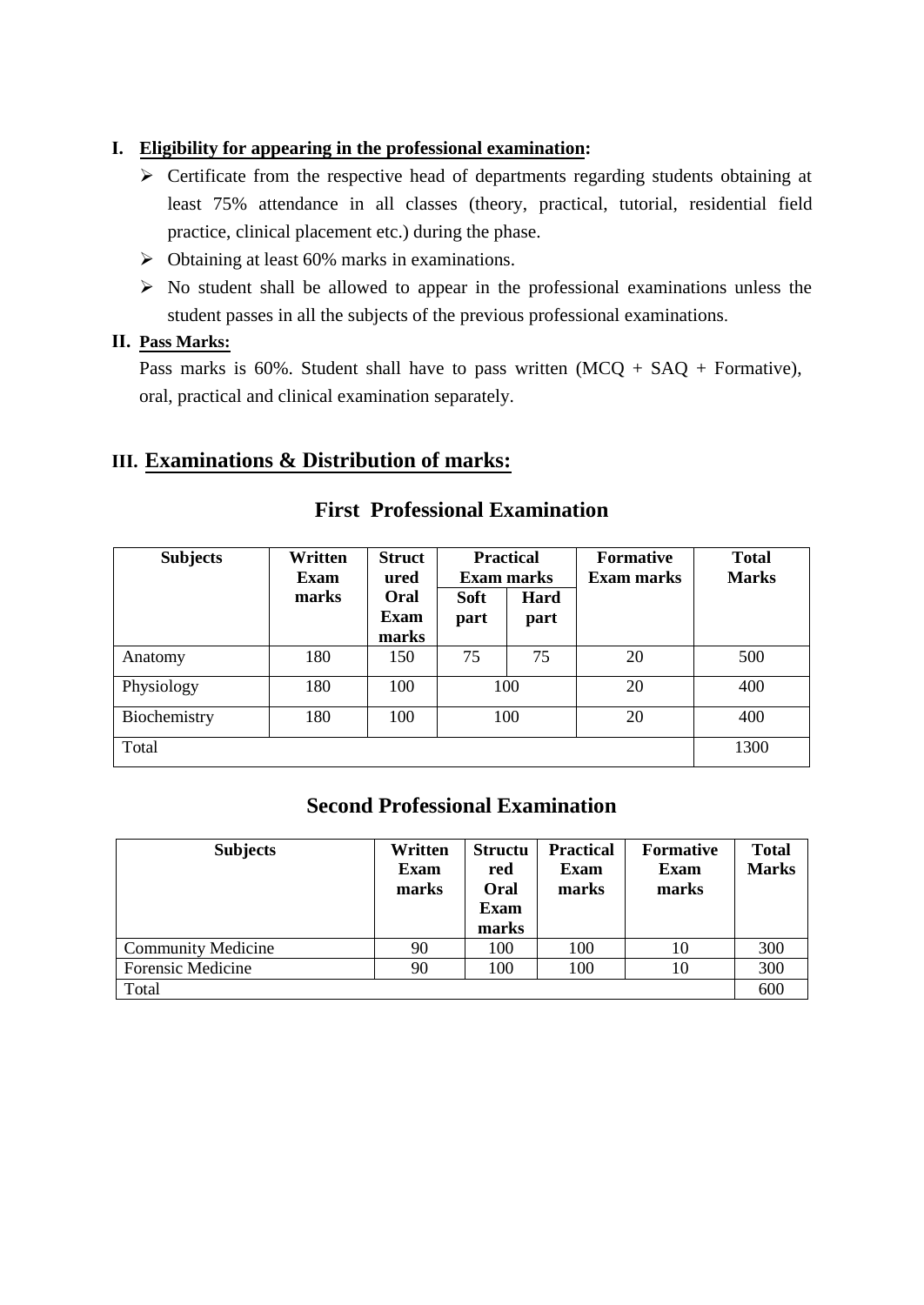| <b>Subjects</b>             | Written<br><b>Exam</b><br>marks | <b>Structu</b><br>red<br><b>Oral</b><br><b>Exam</b><br>marks | <b>Practical</b><br><b>Exam</b><br>marks | <b>Formative</b><br><b>Exam</b><br>marks | <b>Total</b><br><b>Marks</b> |
|-----------------------------|---------------------------------|--------------------------------------------------------------|------------------------------------------|------------------------------------------|------------------------------|
| Pharmacology & Therapeutics | 90                              | 100                                                          | 100                                      | 10                                       | 300                          |
| Pathology                   | 90                              | 100                                                          | 100                                      | 10                                       | 300                          |
| Microbiology                | 90                              | 100                                                          | 100                                      | 10                                       | 300                          |
|                             | Total                           |                                                              |                                          |                                          | 900                          |

## **Third Professional Examination**

## **Fourth Professional Examination**

| <b>Subjects</b>               | Written<br>Exam<br>marks | <b>Struc</b><br>tured<br>Oral<br><b>Exam</b><br>mark<br>s | <b>Clinical</b> | <b>Practical</b> | <b>Formative</b><br>Exam<br>marks | <b>Total</b><br><b>Marks</b> |
|-------------------------------|--------------------------|-----------------------------------------------------------|-----------------|------------------|-----------------------------------|------------------------------|
| Medicine & Allied<br>Subjects | 180                      | 100                                                       | 100             | 100              | 20                                | 500                          |
| Surgery & Allied Subject      | 180                      | 100                                                       | 100             | 100              | 20                                | 500                          |
| Obstetrics & Gynecology       | 180                      | 100                                                       | 100             | 100              | 20                                | 500                          |
|                               |                          | Total                                                     |                 |                  |                                   | 1500                         |

## **IV. Common Rules for Examinations:**

- a) University professional examination to be started from May and November.
- b) University professional examinations will be completed within the specified time of the concerned phase
- c) No carry on system before passing  $1<sup>st</sup>$  professional examination
- d) After passing 1 1<sup>st</sup> professional examination students can appear for  $n<sup>nd</sup>$  professional examinations if all other prerequisites for  $2<sup>nd</sup>$  professional examination are fulfilled. In the mean time students can attend clinical ward placement, teaching learning.
- e) To appear  $3<sup>rd</sup>$  professional examination students have to pass all the subjects of previous 2<sup>nd</sup> professional examination if all other prerequisites are fulfilled. In the mean time students can attend clinical ward placement, teaching learning. Students can also attend the classes of subjects of  $4<sup>th</sup>$  phase
- f) To appear  $4<sup>th</sup>$  (Final) professional examination students have to pass all the subjects of previous  $3<sup>rd</sup>$  professional examination if all other prerequisites are fulfilled. In the mean time students can attend clinical ward placement, teaching learning.